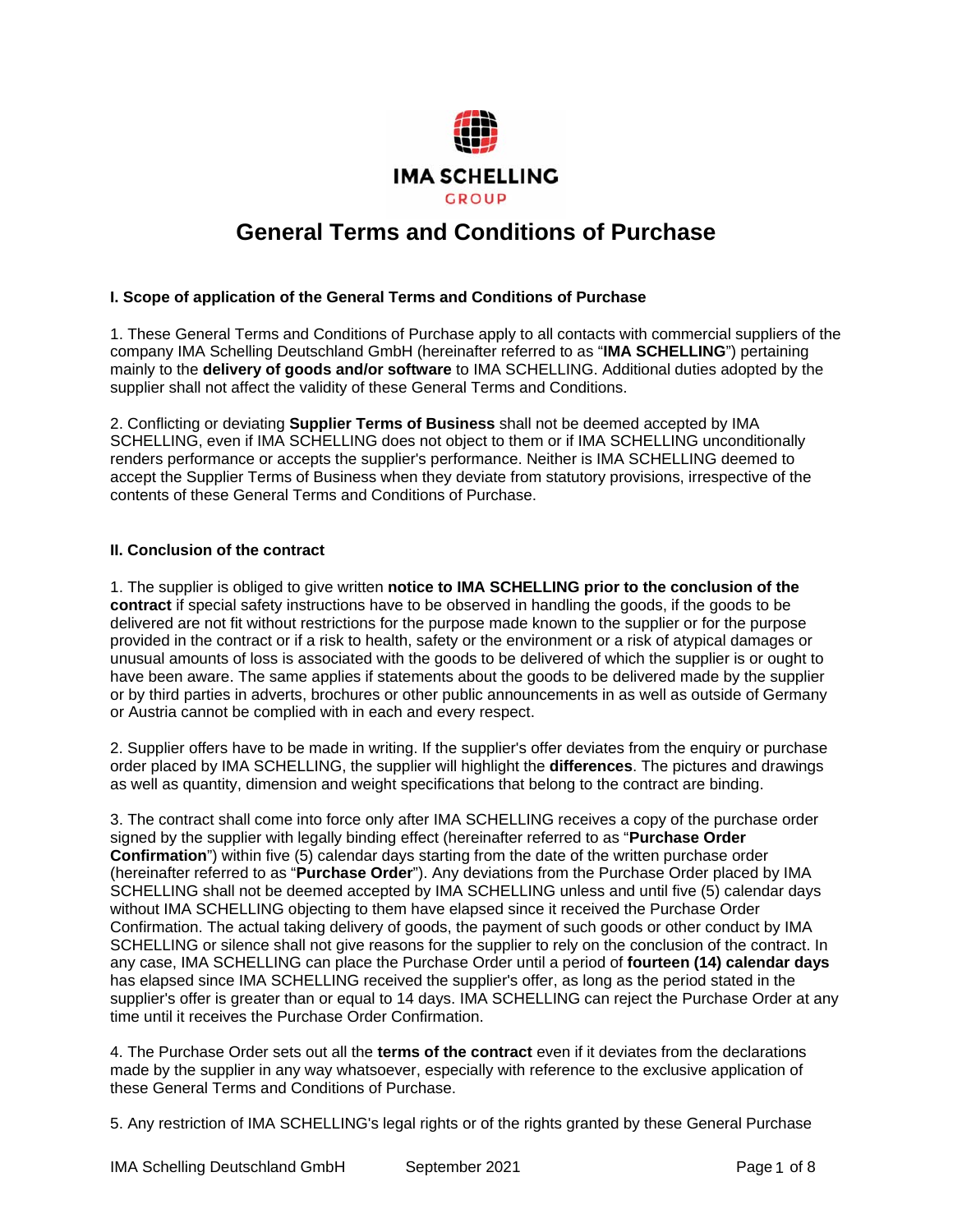Conditions, in particular any limitation to or exclusion of warranty rights, guarantees or assurances by the supplier concerning the goods or the performance of the contract requires IMA SCHELLING's express and **written confirmation** in any case.

6. Other order confirmations submitted by the supplier in addition to the Purchase Order Confirmation in accordance with clause II.-3., are of **no effect** without any objection by IMA SCHELLING being necessary. Neither the actual taking delivery of the goods, the payment of such goods or any other conduct by IMA SCHELLING nor silence shall give rise to any confidence by the supplier in the relevance of other order confirmations.

7. IMA SCHELLING's **employees** or agents are not authorized to dispense with the requirement of the timely receipt of the Purchase Order Confirmation by IMA SCHELLING laid down in paragraph II.-3. or to make promises which differ from its content.

8. Against reimbursement of the supplier's proven and reasonable expenses caused thereby, IMA SCHELLING is entitled to **change** the requirements for the goods to be delivered or the contents of the Purchase Order at any time or to **cancel** part of the already concluded contract. In case of a partial cancellation, the supplier shall furthermore be reimbursed for the part of its profit that is proven to be lost due to such cancellation.

9. Contract **amendments** and/or supplements must be confirmed in writing by IMA SCHELLING.

## **III. Obligations of the supplier**

1. The supplier shall fulfil all duties imposed by the contract and these General Terms and Conditions of Purchase as well as ancillary all duties imposed on the supplier pursuant to the ICC rules on the application of the **DDP Incoterms® 2020** clause and pursuant to statutory provisions in due time, in particular the duty to **deliver the goods** stated on the Purchase Order and to supply the required processing and operating instructions. The supplier has responsibility towards IMA SCHELLING for fulfilling the duties associated with **placing the goods on the market**. The supplier has to honour warranties and assurances it has given, even if they are not explicitly confirmed by IMA SCHELLING. Without the express written consent of IMA SCHELLING in each individual case, the supplier must not subcontract the duties to perform for IMA SCHELLING to sub-suppliers or other third parties if this subcontracting can result in legal consequences for the contractual relationship with IMA SCHELLING.

2. Irrespective of other information duties, the supplier shall **inform** IMA SCHELLING in writing and in a reasonable time before forthcoming delivery and is obliged to **examine** the goods as close in time as possible prior to their handing-over to IMA SCHELLING to the same extent as IMA SCHELLING is obliged to check incoming goods after taking delivery. In any event and irrespective of any obligation of examination on taking de-livery incumbent upon IMA SCHELLING, the supplier is obliged to examine the goods in respect of the supplier's compliance with the quantity owed, the type and packaging of the supplied goods and their freedom from relatively easily detectable material defects and legal defects.

3. The **transport** and custody of the goods up to the taking over by IMA SCHELLING is the sole responsibility of the supplier; in particular, the supplier has responsibility towards IMA SCHELLING for suitable packaging of the goods for transportation, secure loading of the goods and transport of the goods by suitable means of transport.

4. The supplier shall fulfil its duties in time, in particular offload and hand over the goods at the delivery address stated on the Purchase Order and, where no such address has been indicated, to IMA SCHELLING at its branch in Lübbecke, Germany (hereinafter each referred to as the "**Delivery Address**"). Only IMA SCHELLING staff designated through notices in the goods receipt area is entitled to take delivery of the goods.

5. Subject to promises providing for more, the supplier is obliged to supply to IMA SCHELLING only newly produced goods of the agreed kind, quantity, **quality** and **packaging** – and equipped with all necessary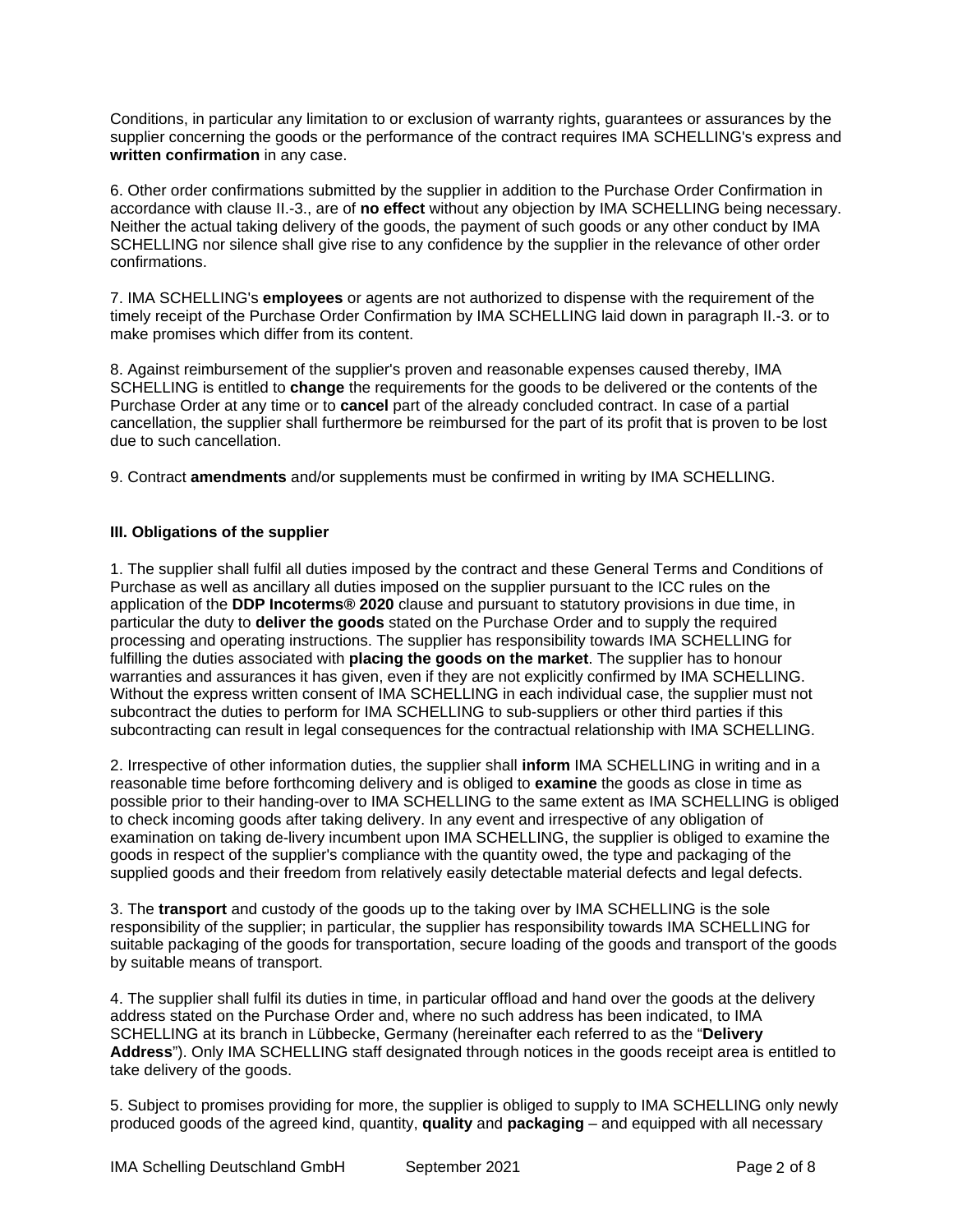and agreed **identifications** and labels – that meet the provisions and standards applicable to goods placed on the market in Germany and complying with the state of the art in science and technology. The supplier shall particularly ensure that the goods are not subject to deviations that might adversely affect their normal use or their economic value in Germany or the intended use made known to the supplier, and is furthermore obliged to supply goods of rather above average quality and nature within the framework of **commercial tolerances**. If the goods require **further specification**, the supplier shall ask IMA SCHELLING in writing and in time to exercise its right of determination. The supplier is not entitled to make **partial deliveries** or to invoice them separately.

6. The supplier guarantees that the goods are free from **rights or claims of third parties** at the time of delivery, in particular those based on title, industrial property or any other intellectual property, which might hinder the unrestricted use of the goods by IMA SCHELLING.

7. A **delivery note** must accompany every shipment of goods, stating the IMA SCHELLING Purchase Order number and the custom tariff number for each type of goods. **Invoices**, delivery notes and shipping documents must correspond with the details stated on the Purchase Order placed by IMA SCHELLING, comply with all legal requirements and shall be separately forwarded to IMA SCHELLING by post and additionally by electronic means. Invoices must clearly state the Purchase Order number and the date of the Purchase Order placed by IMA SCHELLING as well as the supplier's tax number and the name of IMA SCHELLING's employee in charge of the respective transaction. Partial deliveries or final instalment deliveries agreed upon shall be identified as such in the delivery note and in the invoice.

8. **Strict compliance with agreed dates or fulfilment periods** shall be a fundamental obligation of the supplier. The supplier can only claim missing technical specifications which have not been supplied by IMA SCHELLING in due time or insufficient cooperation from IMA SCHELLING if it has requested IMA SCHELLING to do so in writing and in a reasonable time in advance and if such cooperation duties actually exist; in this process, the supplier should provide a clear indication of IMA SCHELLING's cooperation duties. Without prejudice to any other claim that IMA SCHELLING may have against the supplier, any delay in delivery shall be communicated in writing to IMA SCHELLING immediately after discovery thereof; in this process, the new delivery date, which is a fixed date according to § 376 German Commercial Code, shall be stated. In case deliveries do not take place in due time, IMA SCHELLING's claims to performance remain valid without any special notice becoming necessary. The supplier is only entitled to perform its obligations outside the agreed dates and fulfilment periods insofar as IMA SCHELLING has agreed thereto in writing in each individual case.

9. Agreed **penalties** and/or liquidated damages shall be paid in addition to the agreed performance, shall not exclude the claim for further damages and can be claimed by IMA SCHELLING even it accepts the delivery without reservation.

10. The supplier will only be entitled to offset its claims or withhold payment against counterclaims if its counterclaims are legally established or undisputed.

11. The supplier is not entitled to assign its contractual receivables against IMA SCHELLING to third parties or to have such receivables collected by third parties. This does not apply to legally established or undisputed receivables.

12. The supplier shall comply with all legal requirements pertaining to the packaging of the goods and applicable at the Delivery Address (e.g. packaging regulations) and – as far as possible – use environmental-friendly packaging material. Furthermore, the supplier is committed to collect packaging materials – particularly as far as they are subject to particular **legal provisions on waste disposal** or for which disposal is necessary and not ensured otherwise – at its own cost from the Delivery Address and reuse, recycle or dispose of it.

## **IV. Obligations of IMA SCHELLING**

1. IMA SCHELLING is obliged to **pay** the agreed **purchase price**. After the invoice has been checked, the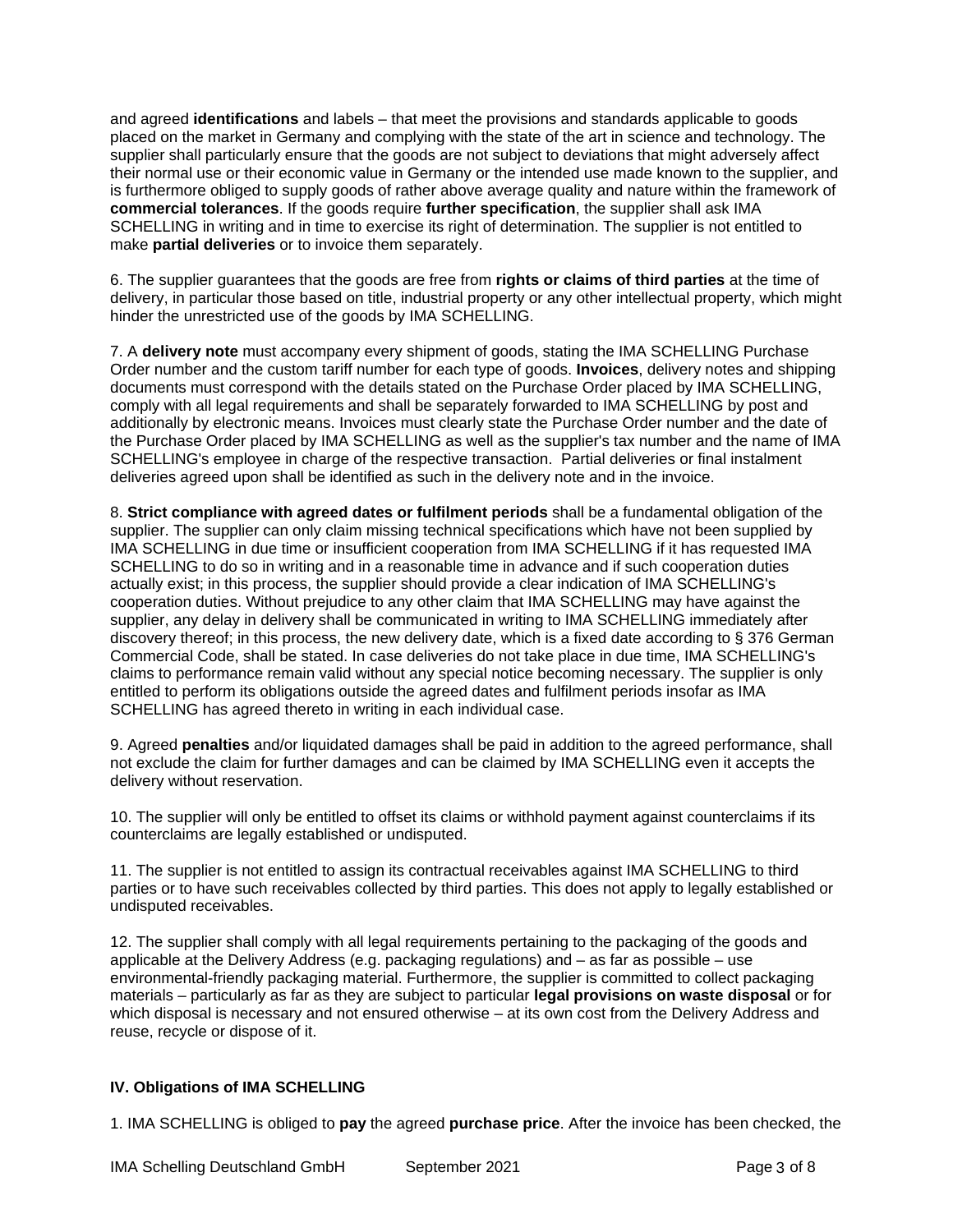payment is made – at IMA SCHELLING's choice – via bank transfer or via cheque.

2. The claim for payment of the purchase price to the supplier **arises** after all goods and documents have been handed over to IMA SCHELLING completely and in accordance with the contract and after any other performance obligations in the contract have been fulfilled. Unless explicitly otherwise agreed upon, payment will be based on receipt of a proper invoice and effected within 14 days from receipt of invoice, with 3 % discount, or within 60 days after receipt of invoice, net cash, provided that the goods and services have been delivered based on the invoice submitted. In no case shall the payment period commence before submission of a proper invoice.

3. The prices stated on the Purchase Order are fixed prices. With the payment of the price, IMA SCHELLING **settles** all debts related to the performance of the supplier including any associated cost (i.e., amongst other things, taxes and charges) as well as the costs of packaging, transport and insurance or any other supplier's performance obligations. Any increase in the price agreed upon at the conclusion of the contract – irrespective of the legal ground – is excluded.

4. IMA SCHELLING is entitled to exercise any right of retention and offsetting as well as the right of defence of non-performance of the contract. In particular, IMA SCHELLING is entitled to withhold payments as long as IMA SCHELLING can raise claims against the supplier due to incomplete or poor performance.

5. IMA SCHELLING is **not obliged to perform a service** not stated on the Purchase Order or in these General Terms and Conditions of Purchase.

6. The **taking over** of the goods by IMA SCHELLING is **subject to** the condition that the goods are free from defects in every respect according to the terms of the contract, these General Terms and Conditions of Purchase and the applicable statutory provisions.

## **V. Material defects and legal defects**

1. Further to legally defined material defects, any deviation from the agreed amount, quality or fitness for a purpose or any deviation from declarations made in adverts or made towards IMA SCHELLING by the supplier or any deviation from statutory provisions, in particular any statutory provisions in product law, as well as any deviation from descriptions or identifications by the supplier constitute a **material defect** according to § 434 German Civil Code unless a differing term is set out in the written purchase order by IMA SCHELLING or unless the supplier proves that IMA SCHELLING was well aware of the material defect at the conclusion of the contract and agreed to accept the defective goods. The same applies when claims in favour of a third party based on product liability law arise due to the goods. The existence of **legal defects** is judged in consideration of the provisions set forth in clause III.-6. as well as according to § 435 German Civil Code; the basis of the judgement is the time of delivery.

2. A confirmation to IMA SCHELLING by the supplier concerning the properties or fitness of the goods desired by IMA SCHELLING constitutes an unconditional and unrestricted **guarantee** of the supplier within the meaning of the law unless the supplier has declared in writing vis-à-vis IMA SCHELLING that it cannot give such a guarantee. The same applies to references made by the supplier to generally accepted standards or quality marks or to similar declarations by the supplier indicating that the goods have certain properties and/or are fit for a particular purpose. In case of subsequent transactions involving the same goods, the confirmations, references or other declarations by the supplier continue to apply without any particular mention being necessary.

3. With the exception of apparent material defects, the **duty to examine** the goods only arises when the goods are processed or used by IMA SCHELLING, however at the latest six (6) months after the goods have been delivered to IMA SCHELLING. The duty to examine exists only in respect of typical deviations of a factual kind in type, quantity, quality and packaging of the goods delivered and is sufficiently fulfilled when IMA SCHELLING's usual methods of examination are applied and the examination is limited to spot checks. In case of delivery in instalments or partial deliveries, the examination of individual deliveries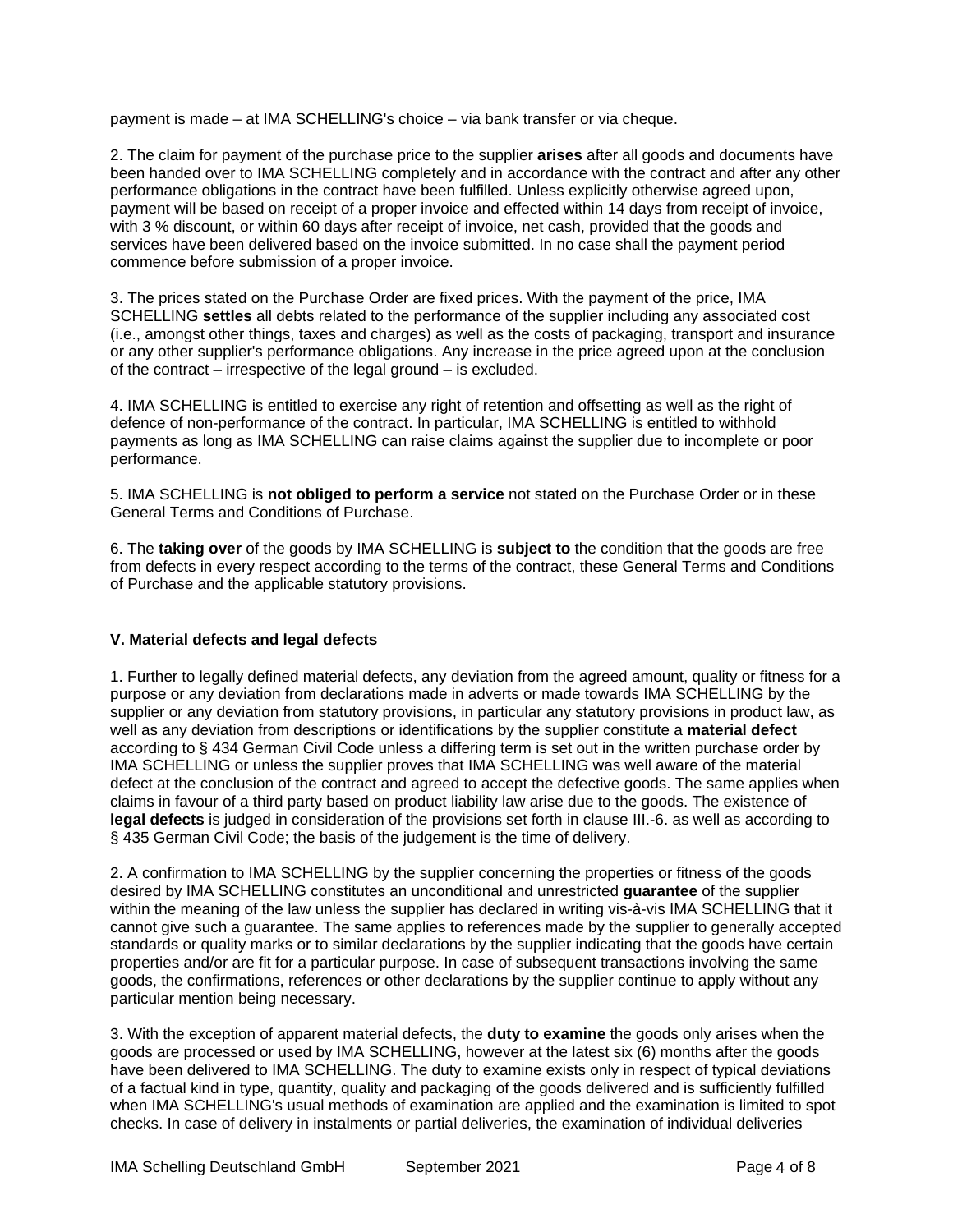suffices. The consultation of external experts is not required. Irrespective of any statutory regulations on placing the goods on the market, IMA SCHELLING is not obliged towards the supplier to examine the goods in respect of compliance with legal regulations or legal defects. If the supplier delivers late, the duty to examine is considered to be void insofar as a reasonable time for examination is no longer available as a consequence of the late delivery.

4. IMA SCHELLING shall give notice of apparent material defects within five (5) working days after delivery of the goods to IMA SCHELLING. Notice of material defects found during the examination shall be given within five (10) working days after the completion of the examination. **Notice** of material defects not discovered during the examination **shall be given** within fifteen (15) working days after the material defect and the supplier's responsibility for such defect are finally determined and at the latest until the expiration of the limitation period. There is no obligation of IMA SCHELLING to give notice of a material defect the supplier knew or must have known about. Apart from that, notice shall be given to the supplier or to the agent who works for the supplier. The notice shall describe the material defect in general terms; more detailed information on the type of material defect or on the extent to which the goods are affected is not required. If required, the supplier has to ask IMA SCHELLING in writing for further details of the type of material defect or for the extent to which the goods are affected. Notice of legal defects may be given without adhering to any time limit.

5. Without prejudice to further contractual or statutory rights, IMA SCHELLING is entitled in accordance with these General Terms and Conditions of Purchase to exercise the rights provided in clause V.-6. if, at the **moment** when the notice period stipulated in section V.-4. commences, the goods are defective pursuant to these General Terms and Conditions of Purchase, unless the defect was caused after the delivery of the goods to IMA SCHELLING and is attributable to IMA SCHELLING's sphere of responsibility. Any further legal claims of IMA SCHELLING against the supplier, e.g. pursuant to § 478 and § 479 of the German Civil Code (BGB) as well as claims arising from guarantees given to IMA SCHELLING or from other assurances of the supplier remain unaffected.

6. In the event that IMA SCHELLING receives a shipment of defective goods in accordance with these General Terms and Conditions of Purchase, IMA SCHELLING will be entitled to exercise all **rights** granted by law. Moreover, IMA SCHELLING can withhold payment of the purchase price up to an amount equal to three times the amount of the touch-up cost until subsequent performance is rendered properly. Excess quantities delivered may be returned completely or partially by IMA SCHELLING without a notice of non-conformity being necessary. Moreover, the stipulations in VI.-1. on the rescission of the contract and in VI.-2- on claims for damages also apply to the delivery of defective goods. The supplier shall collect any goods made available to it within ten (10) calendar days from IMA SCHELLING's premises. The **return of goods** shall be at the supplier's risk and cost. In case of non-apparent defects, without prejudice to any other claims and irrespective of a fault by the supplier, IMA SCHELLING is entitled to claim reimbursement for any **expenses** incurred by IMA SCHELLING during the time between the delivery of the goods and the elimination of the defect including corresponding indirect costs and to claim indemnification of the expenses incurred by IMA SCHELLING for compensating its customers or third parties insofar as the expenses are the consequence of any material defects or legal defects according to these General Terms and Conditions of Purchase. This shall not apply insofar as IMA SCHELLING knew the defect when it entered into the contractual obligations.

7. If the supplier does not fulfil its duty of subsequent performance – either by eliminating the defect (touch-up) or by delivering goods free from defects (replacement delivery) – within a reasonable period of time fixed by IMA SCHELLING, then IMA SCHELLING shall be entitled to remove such defects itself and to claim reimbursement for the expenses incurred for this purpose and/or to claim an advance payment. If the subsequent performance by the supplier fails or if it is unacceptable for IMA SCHELLING (for example, because of urgency, jeopardization of operational safety or threat of disproportionate damage), there is no need to fix a time limit; IMA SCHELLING will immediately, if possible in advance, notify the supplier of any such circumstances.

8. The **limitation periods** pursuant to § 438 of the German Civil Code start to run with the taking over of the goods by IMA SCHELLING at the Delivery Address und after complete performance of all of the supplier's primary obligations. The limitation period for claims for material defects shall amount to three (3)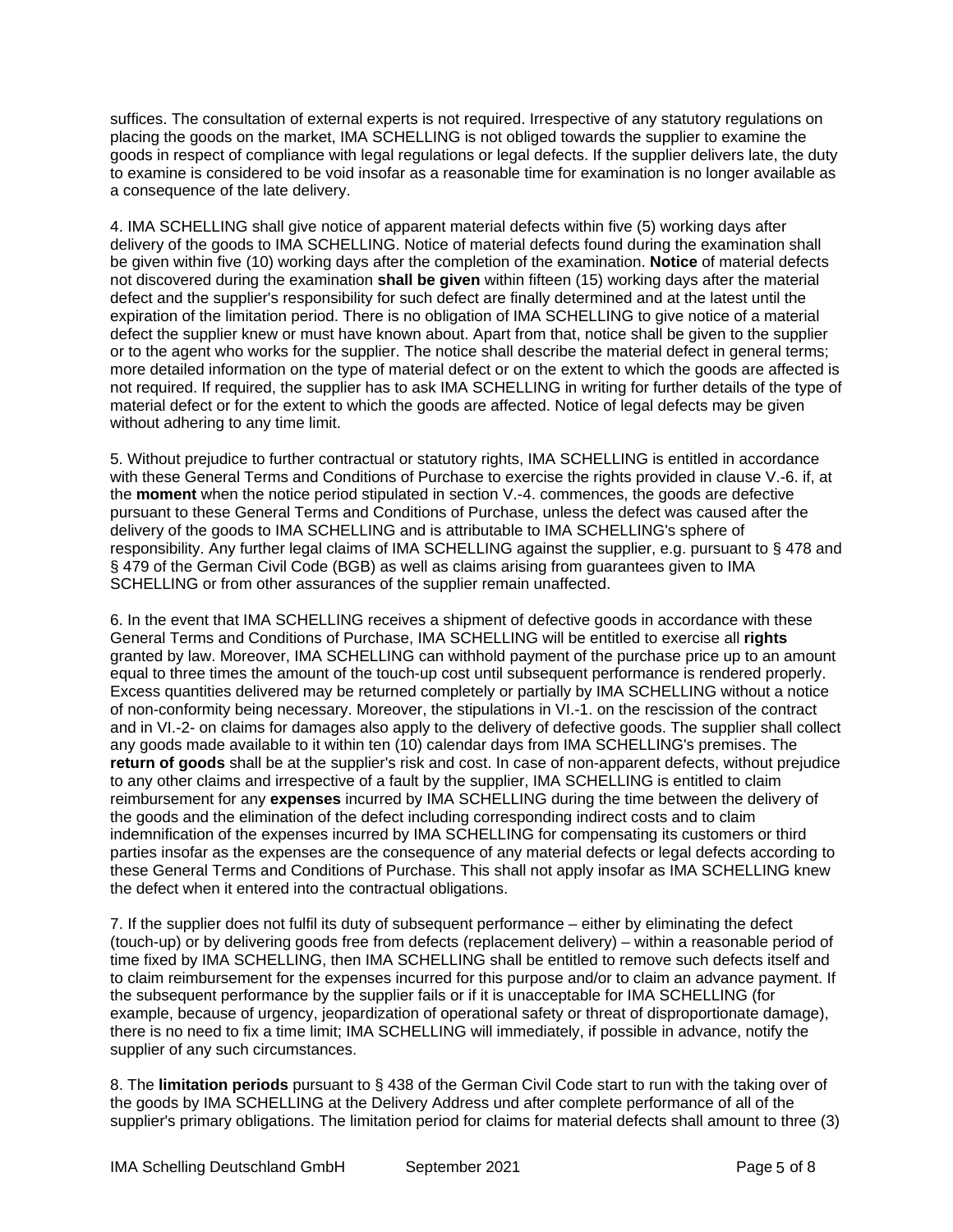years and, for legal defects, ten (10) years, unless law provides for longer limitation periods respectively. In no case shall the limitation period end before the expiration of six (6) months after notice of the defect has been given provided that notice of defect has been given within the limitation period. Whilst the supplier is investigating the existence of a material defect or legal defect or is trying to eliminate the defects, the running of the limitation period is inhibited at least until the supplier gives IMA SCHELLING a final written notification, unless law provides for a longer period of inhibition. In the event of replacement delivery or repair of defects, the warranty period for replaced and subsequently repaired parts will start anew, unless IMA SCHELLING had to assume, based on the behaviour of the supplier, that the supplier did not feel obliged to take such action but only carried out the replacement delivery or repair of defects as a gesture of goodwill or for similar reasons.

## **VI. Rescission of the contract and claims for damages**

1. Unless otherwise agreed upon in these General Terms and Conditions of Purchase or on the respective Purchase Order, the **supplier** is entitled to withdraw from the contract in compliance with all applicable legal requirements. Without prejudicing its other legal rights, **IMA SCHELLING** is entitled to withdraw from the contract in whole or in part if the supplier objects to the application of these General Terms and Conditions of Purchase, if insolvency proceedings relating to the assets of the supplier are applied for, if the supplier without providing a reason justifiable in law does not meet fundamental obligations towards IMA SCHELLING, if IMA SCHELLING has rights pertaining to the delivery of defective goods according to these General Terms and Conditions of Purchase, if the supplier has failed to comply with other obligations and an additional reasonable period of time for performance set by IMA SCHELLING has expired to no avail or if IMA SCHELLING is not able to fulfil its obligations by means which are reasonable in relation to the agreed counter-performance and in relation to its own interests and that of the supplier as far as ascertainable and legitimate at the time of the conclusion of the contract.

2. Without prejudicing other claims including claims of an extra-contractual nature, IMA SCHELLING will be entitled to **indemnification** from the supplier for any expenses incurred as a result of any kind of contract violation without any restriction pursuant to legal requirements. The taking of delivery of the goods or the payment of the purchase price without any reservation shall not result in a waiver of the right to damages.

3. If the supplier is **behind schedule**, IMA SCHELLING is entitled to claim a contractual penalty; this shall be equivalent to 1% of the net price for each full calendar week of delay but shall not exceed a total of 5% of the net price of the goods delivered too late. IMA SCHELLING is entitled to claim the contractual penalty in addition to performance and as a minimum amount of indemnification owed by the supplier pursuant to legal requirements; any further claims for damages will not be affected. If IMA SCHELLING accepts the goods or services delivered too late, the contractual penalty will be claimed at the latest with the final payment.

## **VII. Force majeure**

1. Force majeure, plant malfunctions beyond the reasonable control of the plant operating company, riots, measures taken by authorities and other unavoidable events, such as pandemics, exempt IMA SCHELLING from the obligation of accepting ordered goods and/or services in time during the force majeure event. In such a case, IMA SCHELLING and the supplier have to provide each other with the required and reasonable information and to temporarily adapt their obligations in good faith to the changed conditions, in particular to the market requirements which may have changed. During such events as well as two weeks after the end of the events and notwithstanding other rights, IMA SCHELLING is entitled to withdraw from the contract in whole or in part if adaptation is not an appropriate measure for reacting to the changed conditions.

2. The stipulations set forth in the paragraph VII.-1 shall also apply in the case of labour disputes.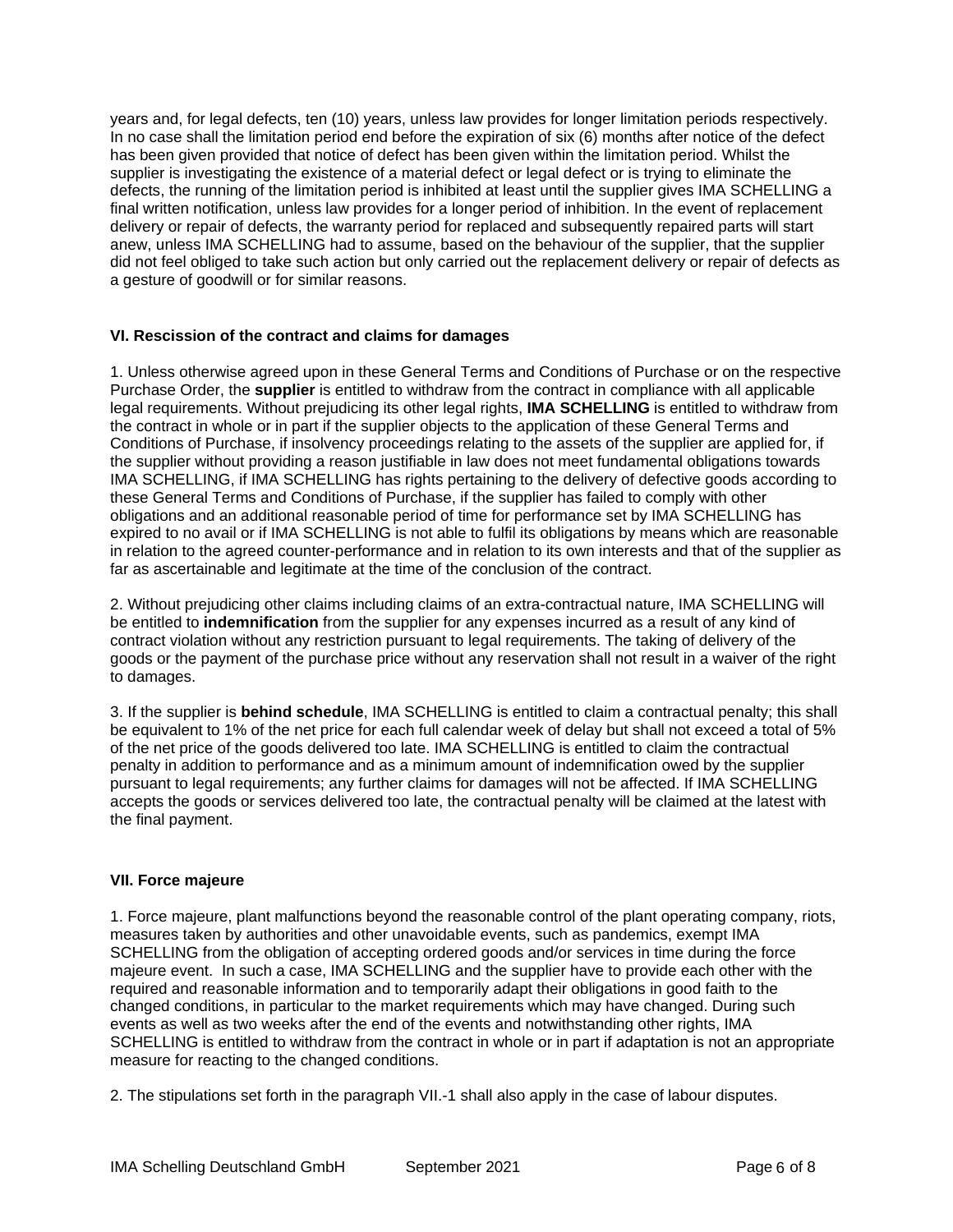#### **VIII. Other provisions**

1. Upon delivery, the goods as well as all related papers and documents become the unrestricted property of IMA SCHELLING. If a **reservation of title** in favour of the supplier has been agreed upon, this has only the effect of a simple reservation of title; regardless of the reservation of title, IMA SCHELLING is entitled to utilise the goods without restrictions and at any time, in particular to sell them as well as to transfer the property in the goods to third parties even if such utilisation by IMA SCHELLING has the consequence of destroying the reservation of title.

2. If the product liability and/or manufacturer's liability of IMA SCHELLING is claimed and if the damage is attributable to a product of the supplier, then the supplier has to exempt IMA SCHELLING from this claim. In cases of fault-based liability, this will however only apply if the supplier is at fault; if the cause of the damage is attributable to the supplier's sphere of responsibility, the supplier must present evidence of not being at fault. In such a case of product liability and/or manufacturer's liability, the supplier shall bear all costs and expenses, including the expenses for any safeguarding of rights or recall action. In any case, the legal regulations shall apply.

3. Unless otherwise agreed upon in writing, the supplier has to conclude a business liability insurance, product liability insurance, product recall insurance and environmental liability insurance, with a coverage of at least € 5 million for each event of personal or material damage. Furthermore, the supplier has to maintain property damage coverage of at least € 1 million.

4. Without prejudice to IMA SCHELLING's more far-reaching claims, the supplier shall furnish the due particulars and technical documentation in written form to IMA SCHELLING and give IMA SCHELLING unlimited security or compensation on first demand and waiving all further conditions or other defences, in particular waiving the compliance with any duty of examination, duty to give notice, duty of supervision or recall or the duty of prior taking of administrative or legal proceedings as well as waiving any defence of limitation in if, as a consequence of an **administrative order**, IMA SCHELLING is threatened with and/or suffers detriment, administrative fines or any other detriment and if these are based on provisions of product law the observance of which is within the supplier's sphere of obligation according to the provisions of these General Terms and Conditions of Purchase and/or the other contractual and/or legal obligations. The same applies if IMA SCHELLING is obliged on the basis of applicable statutory provisions to recall goods that have been delivered by the supplier or that contain parts delivered by the supplier as far as their causation for the **recall of the goods** cannot be excluded.

5. **Data** about the supplier that is received in conjunction with the business relationship will be **processed** by IMA SCHELLING in accordance with the Data Protection Act.

6. In relation to pictures, drawings, calculations and other **documents** as well as software that have been made available by IMA SCHELLING in hard copy form or electronic form, IMA SCHELLING reserves all proprietary rights, copyrights, other industrial property rights as well as know-how rights. Such documents shall be treated confidentially towards third parties and may only be used to execute IMA SCHELLING's purchase order.

7. A message considered to be **in writing** requires neither a personal signature nor an electronic signature. Notifications via email or fax as well as other text messages are considered to be in writing without any requirement to mark the end of the message.

#### **IX. General principles of the contract**

1. The Delivery Address can be determined from the paragraph III.-4. of these General Terms and Conditions of Purchase. The **place of payment and place of fulfilment** for all other obligations arising from the legal relationship between IMA SCHELLING and the supplier is Lübbecke, Germany. This provision will also apply where the supplier performs work for IMA SCHELLING at another place or where payment is to be made against the handing-over of the goods or documents or where performance